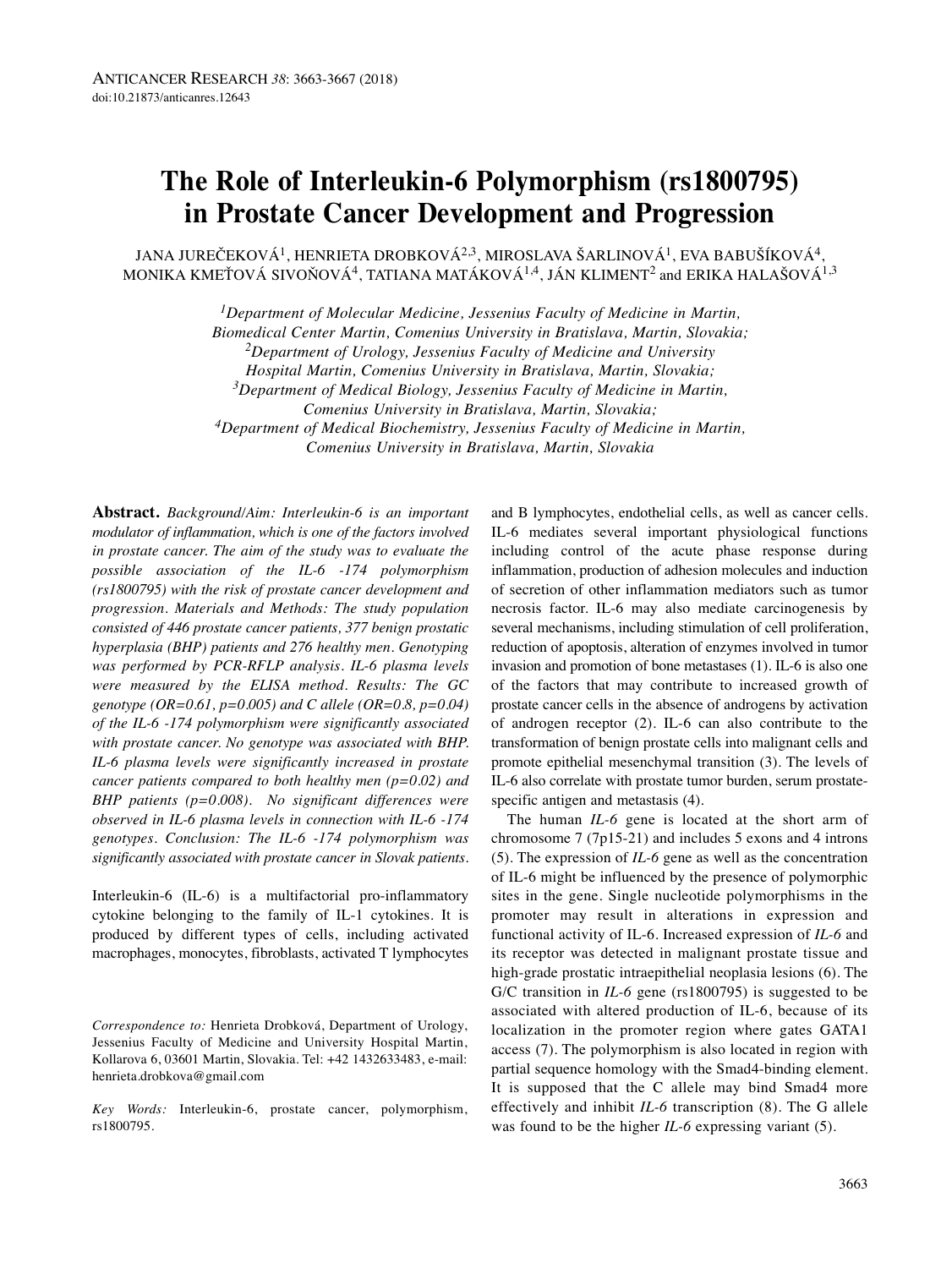The aim of the study was to analyze the possible association of the promoter polymorphism at position -174 (rs1800795) of the *IL-6* gene and the risk of prostate cancer development and progression in a group of Slovak prostate cancer patients.

## **Materials and Methods**

*Study population.* The present study included 446 patients with histologically verified prostate cancer, 377 patients with benign prostatic hyperplasia (BHP) and 276 healthy men. Patients were recruited at the Department of Urology, University Hospital Martin in Slovakia, during the time period 2005-2017. Healthy volunteers were randomly selected from men that attended routine urological examinations and who did not have a cancer history as well as any prostate disease. The study was approved by the Ethics Committee of Comenius University in Bratislava, Jessenius Faculty of Medicine in Martin and both patients and healthy men gave their informed consent to participate in the study. The clinical characteristics of the subjects are summarized in Table I.

*Genotyping.* Genomic DNA was isolated from whole blood samples using Wizard® Genomic DNA Purification Kit (Promega, Madison, WI, USA) and stored at  $-20^{\circ}$ C until genotype analysis. The polymorphism in the promoter region of *IL-6* gene, -174 G/C (rs1800795), was determined by polymerase-chain reaction-restriction fragment length polymorphism (PCR-RFLP) analysis. The DNA fragments were amplified in a 12 μl reaction mixture containing 1 μl of genomic DNA (0.1 μg/μl), 0.4 μl of each primer (25 μmol/μl), 6 μl of DreamTaq Green PCR Master mix (2x) and 4.2 μl of DNase free water. The primer sequences used for detection of *IL-6* -174 G/C polymorphism were: F 5'-ATG CCA AGT GCT GAG TCA CTA-3', R 5'-GGA AAA TCC CAC ATT TGA TA-3'. The PCR amplification conditions for *IL-6* -174 G/C were as follows: 5 min initial denaturation at 94˚C, and 40 cycles of 30 sec at 94˚C, 45 sec at 52.8˚C and 1 min at 72˚C, followed by a final elongation at 72˚C for 7 min. After amplification, 226 bp PCR products were digested with NIaIII restriction enzyme for 15 min at 37˚C. Digested products were separated by electrophoresis on 2% agarose gel and visualized by ethidium bromide staining. When the C allele was found at the -174 position, two fragments of 117 and 109 bp were produced. The 226 bp fragment was not cleaved when the G allele was present.

*Plasma separation and determination of IL-6 plasma levels.* All patient blood samples were collected in K2EDTA tubes, to prevent clotting, in the morning between 7:00 am - 10:00 am after a night of fasting. All blood samples were examined in the same laboratory. Plasma samples were obtained immediately after blood collection by centrifugation at 2,000 r/min for 20 min at 4˚C, aliquoted to prevent freeze and thaw cycles and stored at –80˚C for later use. For determination of IL-6 levels, plasma samples of 44 prostate cancer patients, 104 patients with BHP and 10 healthy men were collected and assessed using a commercially available ELISA kit.

*Statistical analysis.* Genotype frequencies were estimated for both patients with prostate cancer and BHP as well as for healthy controls. Comparisons between genotype distribution and association with selected clinical data were performed with the Chi-square test and Fisher's exact test. The genotype frequencies were tested for Hardy-

Table I. *Characteristics of prostate cancer patients, BHP patients and healthy subjects.*

| Characteristics           | Healthy controls Prostate cancer |                  | BHP              |  |
|---------------------------|----------------------------------|------------------|------------------|--|
| Age (years)               |                                  |                  |                  |  |
| $Mean \pm SD$             | $58.15+9.48$                     | $66.8 \pm 8.09$  | $66.12 \pm 9.45$ |  |
| $PSA$ (ng/ml)             |                                  |                  |                  |  |
| Median                    | 0.88                             | 9.18             | 2.36             |  |
| $(25th-75th)$ percentile) | $(0.48 - 2.27)$                  | $(5.30 - 20.07)$ | $(0.89 - 6.09)$  |  |
| Gleason score             |                                  |                  |                  |  |
| $Mean \pm SD$             | NA                               | $7.03 \pm 1.30$  | NА               |  |

NA: Not applicable.

Weinberg equilibrium in the control group. Comparison of IL-6 plasma levels between studied groups as well as their association with different genotypes was performed by Mann-Whitney test. All *p*values were derived from two-sided tests and were considered to be statistically significant if *p<*0.05. Statistical analysis was performed using StatsDirect statistical package version 2.7.8.

# **Results**

*Genotype distribution of IL-6 -174 polymorphisms.* Screening for the polymorphism in the IL-6 gene, rs1800795, located at the -174 position of the promoter region was performed in this study. The distribution of genotypes was in agreement with the Hardy-Weinberg equilibrium (*p=*0.27) in the control group. Distribution of alleles and genotypes in the group of patients with prostate cancer, BHP as well as in the control group are summarized in Table II.

Statistically significant association of the -174 GC genotype (OR=0.61; 95%CI=0.43-0.86; *p=*0.005) and C allele (OR=0.80; 95%CI=0.64-0.99; *p=*0.04) with the decreased risk of prostate cancer development was observed. The association of the *IL-6* -174 polymorphism was significant also in the dominant model (GG *versus* GC + CC) (OR=0.63; 95%CI=0.46-0.88; *p=*0.006). No significant association of IL-6 -174 polymorphism with the risk of BHP development was found. The association of the GC genotype of the *IL-6* -174 polymorphism was on the border of the statistical significance (*p=*0.08) if we compared genotype frequencies between prostate cancer patients and BHP patients. The results are summarized in Table II.

To detect a possible correlation between *IL-6* -174 polymorphism and aggressiveness of prostate cancer, patients were stratified according to Gleason score (Gleason score<7 and Gleason score  $\geq$ 7). When compared to the control group, the GC genotype was significantly associated with a decreased risk of development of both low-grade (Gleason score<7) and high-grade (Gleason score ≥7) carcinomas (OR=0.48; 95%CI=0.30-0.76; *p=*0.006 and OR=0.62; 95%CI=0.41-0.94; *p=*0.02, respectively). Results are summarized in Table III.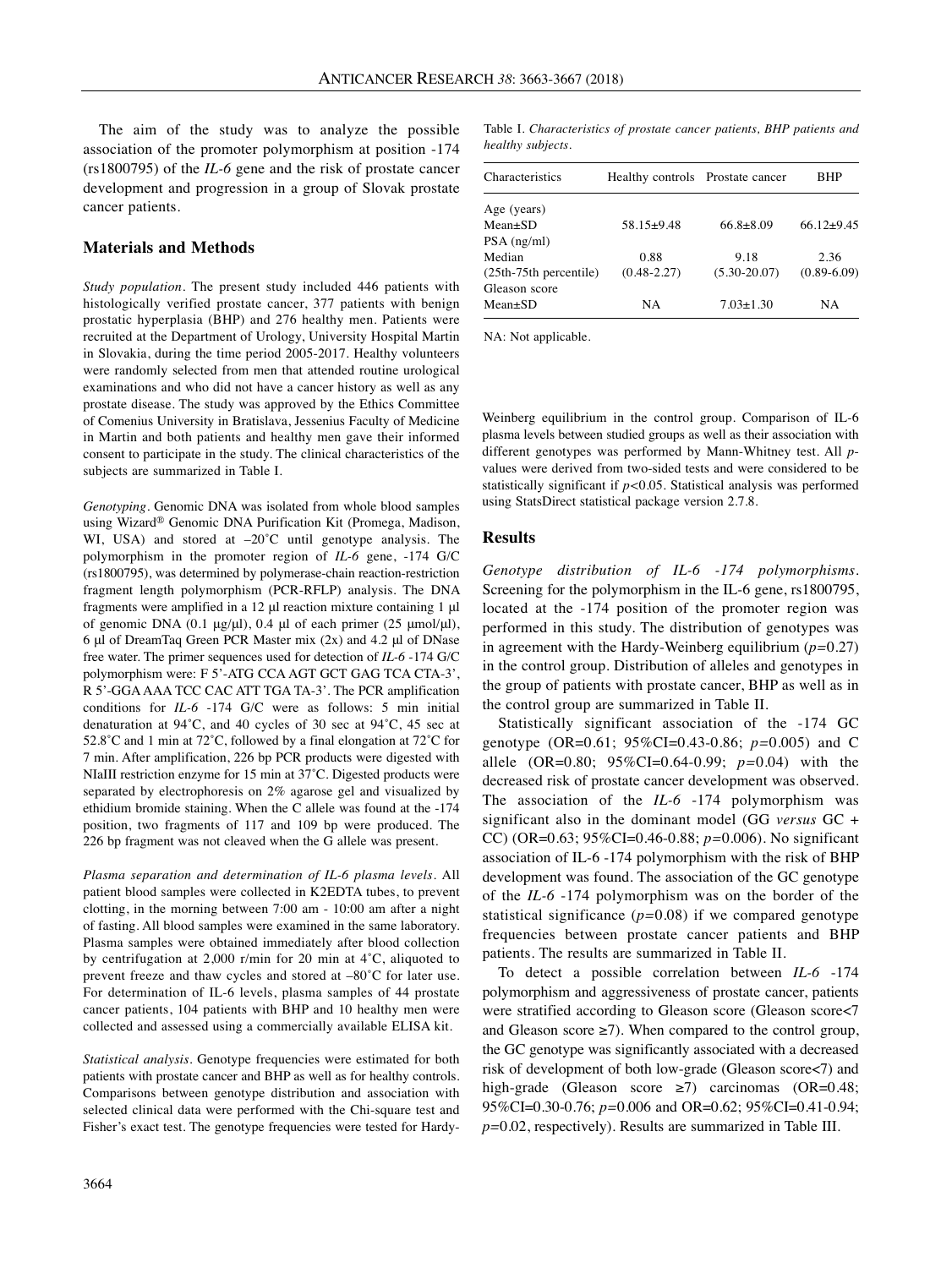| $-174$ G/C          | Healthy       | Prostate    |                 | Controls <i>vs.</i> Prostate cancer |            | Controls $vs.$ BHP |            | BHP vs. Prostate cancer |            |
|---------------------|---------------|-------------|-----------------|-------------------------------------|------------|--------------------|------------|-------------------------|------------|
| Genotype            | controls<br>n | cancer<br>n | <b>BHP</b><br>n | OR (95%CI)                          | $p$ -Value | OR (95%CI)         | $p$ -Value | OR (95%CI)              | $p$ -Value |
| GG                  | 78            | 171         | 121             | $1.00$ (ref.)                       |            | $1.00$ (ref.)      |            | $1.00$ (ref.)           |            |
| <b>GC</b>           | 147           | 197         | 184             | $0.61(0.43-0.86)$                   | 0.005      | $0.81(0.57-1.15)$  | 0.24       | $0.76(0.56-1.03)$       | 0.08       |
| CC                  | 51            | 78          | 71              | $0.70(0.45-1.09)$                   | 0.11       | $0.90(0.57-1.42)$  | 0.64       | $0.78(0.52-1.16)$       | 0.21       |
| $GC + CC$<br>Allele | 198           | 275         | 255             | $0.63(0.46-0.88)$                   | 0.006      | $0.83(0.60-1.17)$  | 0.28       | $0.76(0.57-1.02)$       | 0.07       |
| G                   | 303           | 539         | 426             | $1.00$ (ref.)                       |            | $1.00$ (ref.)      |            | $1.00$ (ref.)           |            |
| $\mathcal{C}$       | 249           | 353         | 326             | $0.80(0.64-0.99)$                   | 0.04       | $0.93(0.75-1.16)$  | 0.53       | $0.86(0.70-1.04)$       | 0.12       |

Table II. Distribution of the IL-6 -174 genotypes and alleles and their association with the risk of prostate cancer or BHP development.

Statistically significant results (*p*<0.05) are highlighted in bold.

Table III. *Association between the IL-6 -174 genotypes and alleles in patients stratified according to Gleason score.*

| $-174$ G/C<br>Genotype |             | Gleason<br>score $<$ 7 |            |     | Gleason<br>score $\geq 7$ | Gleason score $\langle 7 \rangle$ vs.<br>Gleason score $\geq 7$ |                    |            |
|------------------------|-------------|------------------------|------------|-----|---------------------------|-----------------------------------------------------------------|--------------------|------------|
|                        | $\mathbf n$ | OR (95%CI)             | $p$ -Value | n   | OR (95%CI)                | $p$ -Value                                                      | OR (95%CI)         | $p$ -Value |
| GG                     | 53          | $1.00$ (ref.)          |            | 76  | $1.00$ (ref.)             |                                                                 | $1.00$ (ref.)      |            |
| GC.                    | 48          | $0.48(0.30-0.76)$      | 0.006      | 89  | $0.62(0.41-0.94)$         | 0.02                                                            | $1.29(0.79-2.124)$ | 0.31       |
| CC                     | 26          | $0.75(0.42-1.35)$      | 0.34       | 39  | $0.79(0.47-1.32)$         | 0.36                                                            | $1.05(0.57-1.92)$  | 0.88       |
| $GC + CC$<br>Allele    | 74          | $0.55(0.35-0.85)$      | 0.007      | 128 | $0.66(0.45-0.98)$         | 0.04                                                            | $1.21(0.77-1.90)$  | 0.42       |
| G                      | 154         | $1.00$ (ref.)          |            | 241 | $1.00$ (ref.)             |                                                                 | $1.00$ (ref.)      |            |
| $\mathcal{C}$          | 100         | $0.79(0.58-1.07)$      | 0.13       | 167 | $0.84(0.65-1.09)$         | 0.20                                                            | $1.07(0.78-1.47)$  | 0.69       |

Statistically significant results (*p*<0.05) are highlighted in bold.

Table IV. *The plasma levels of IL-6 in prostate cancer patients, BHP and healthy controls.*

|                                             | Healthy controls Prostate cancer BHP |                                     |      | Controls vs. Prostate cancer Controls vs. BHP Prostate cancer vs. BHP |      |       |
|---------------------------------------------|--------------------------------------|-------------------------------------|------|-----------------------------------------------------------------------|------|-------|
| IL-6 $(pg/ml)$<br>$(25th-75th)$ percentile) | 1.34<br>$(0.97 - 2.99)$              | 3.01<br>$(1.79-5.98)$ $(1.21-3.25)$ | 1.88 | 0.02                                                                  | 0.28 | 0.008 |

IL-6 plasma levels are given as medians. Statistically significant results (*p*<0.05) are highlighted in bold.

*IL-6 plasma levels and association with IL-6 -174 genotypes.* IL-6 plasma levels were significantly elevated in prostate cancer patients in comparison to both healthy men (*p=*0.02) as well as BHP patients (*p=*0.008). Results are shown in Table IV. No association was observed between the presence of the *IL-6* -174 genotypes and IL-6 plasma levels (Table V).

#### **Discussion**

Polymorphisms located in the promoter region of the *IL-6* gene can result in variations in transcription and influence the susceptibility to various diseases, including prostate cancer. In our study the association between -174 promoter polymorphisms of *IL-6* and prostate cancer in Slovak patients was investigated. The importance of studying the particular polymorphism in different populations is underlined by the fact that there are important ethnic differences in the distribution of the -174 alleles. Bao *et al.* showed that, in Han people of China, there was no variation at the -174 position and all subjects have only the GG genotype (9). In this study, the GC genotype was significantly associated with decreased risk of prostate cancer development in Slovak prostate cancer patients. However, the polymorphism was not significantly associated with BHP. Similarly, to our results, Lopez *et al.* observed that *IL-6* -174 polymorphism is not associated with BHP (10).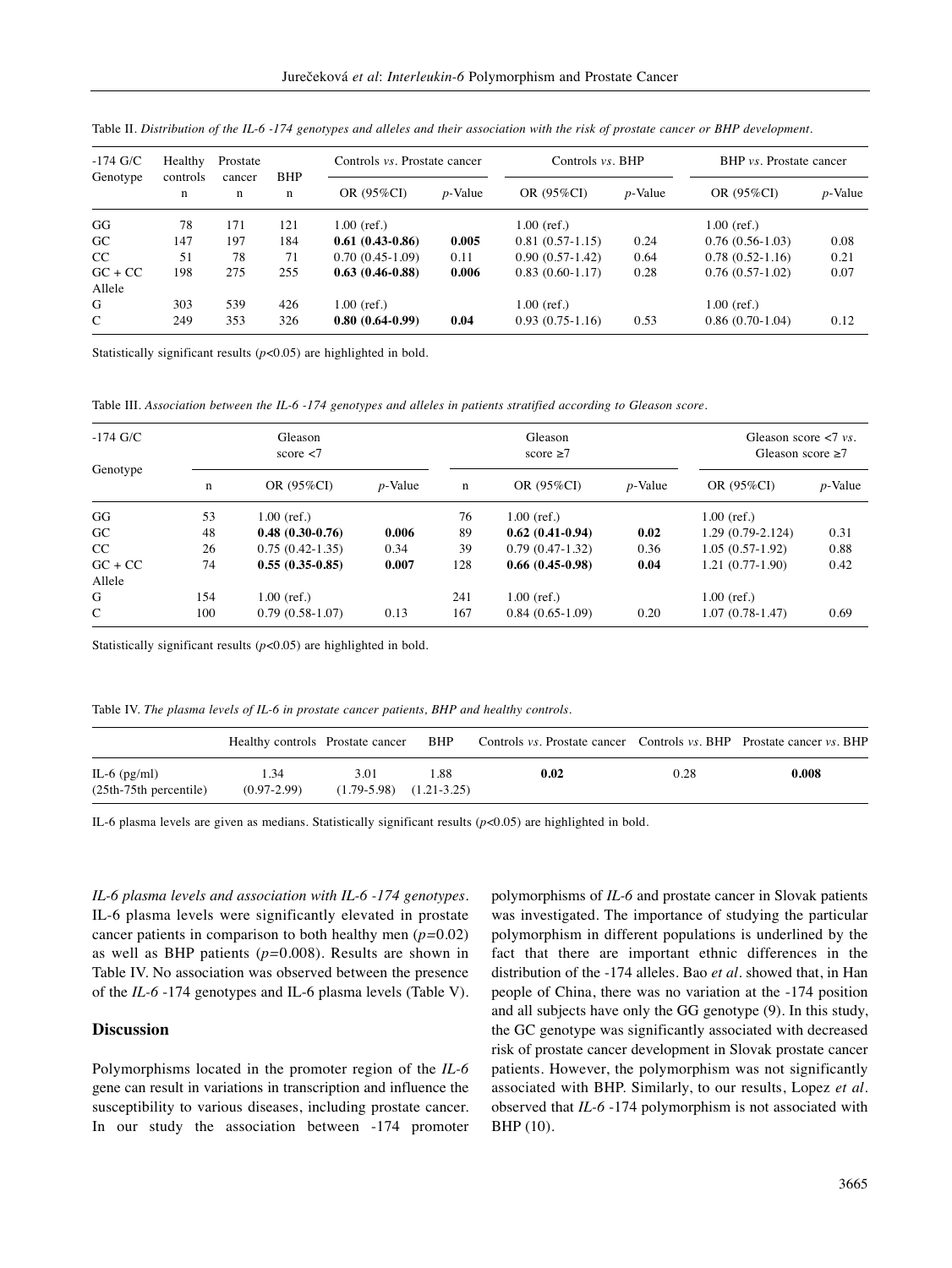| IL-6 -174 G/C                 |                                        | Genotypes and IL-6 levels $(pg/ml)$      | GG vs. GC                             | GG vs. CC    | GC vs. CC    |              |
|-------------------------------|----------------------------------------|------------------------------------------|---------------------------------------|--------------|--------------|--------------|
|                               | GG                                     | GC.                                      | CC.                                   |              |              |              |
| Prostate cancer<br><b>BHP</b> | $2.99(1.85-5.98)$<br>$1.83(1.21-4.27)$ | $3.17(1.32 - 7.48)$<br>$2.03(1.26-3.02)$ | 2.94 (1.85-4.89)<br>$1.50(1.06-2.97)$ | 0.85<br>0.83 | 0.82<br>0.34 | 0.89<br>0.28 |

Table V. *Association of IL-6 -174 genotypes with IL-6 plasma levels.*

IL-6 plasma levels are given as medians with 25th-75th percentile range.

The previous studies on the association between *IL-6* -174 polymorphism and prostate cancer risk reported inconsistent results. Pierce *et al.* found an increased risk of prostate cancer associated with the C allele (11). The magnitude of this association was stronger in the more aggressive prostate carcinomas than in the less aggressive cases (11). Similarly, Tan *et al.* observed a significant association between this polymorphism and increased risk of prostate cancer. They also found that distribution of -174 genotypes was significantly different between stages T3-T4 and T1-T2 (12). On the other hand, Mandal *et al.* revealed that the GG genotype was associated with 72% higher risk of prostate cancer (OR=1.72, *p=*0.0257) compared to the GC and CC genotypes (13). In contrast, we observed a decreased risk of prostate cancer to be significantly associated with the presence of the GC or CC genotypes which points to the fact that the GG genotype is associated with an increased risk. The study in the North Indian population suggests that *IL-6* -174 polymorphism is associated with a two-fold increase in the risk of progression to bone metastases (14). In contrast, there are also studies that found no significant association between *IL-6* -174 genotypes and overall risk of prostate cancer (15-19). Michaud *et al.* did not also observe any association of either *IL-6* -174 genotype with both early and advanced stage prostate cancer (15).

In addition to analysis of the *IL-6* -174 polymorphisms, we also observed that IL-6 plasma levels were significantly higher in prostate cancer patients in comparison to both healthy men and BHP patients. Similarly to our findings, Stark *et al.* observed that IL-6 levels are higher in prostate cancer patients. They found that pre-diagnostic IL-6 levels were significantly associated with the time of prostate cancer progression to metastatic disease or to death among healthy weight patients (16). However, it is assumed that IL-6 serum levels do not indicate the presence of metastasis, but rather that the tumor has the potential to metastasize (20). Alcover *et al.* also observed that preoperative levels of IL-6 were predictors of biochemical recurrence (21). Johnke *et al.* also detected higher IL-6 plasma concentrations in prostate cancer patients compared to healthy controls (22). On the other hand, Pierce *et al.* found no significant association between prostate cancer risk and blood IL-6 (11). Results of the study published by Yu *et al.* indicate that IL-6 is not produced by prostate adenocarcinoma cells. The expression of IL-6 mRNA is restricted, nearly exclusively, to the stromal compartment and is highly upregulated in areas of acute inflammation and prostatic atrophy. Therefore, it is assumed that IL-6 most likely signals in a paracrine fashion through IL-6 receptor and thus contributes to prostate cancer development and progression (23).

We also tried to assess if the observed increase in the IL-6 plasma levels was associated with the presence of -174 polymorphism in the promoter region of *IL-6* gene, which has been reported to suppress gene transcription *in vitro* (5). Neither *IL-6* -174 genotype was associated with a significantly changed IL-6 plasma levels in our study. However, our results might be misleading, because a limited number of plasma samples was analyzed. Previous studies that examined the influence of this polymorphism on the levels of IL-6 presented conflicting results. Some confirmed our observation of no association (16, 24), but other described a change in IL-6 levels due to the presence of different *IL-6* -174 genotypes (5, 25). These conflicting results might be explained by the probability that more than one polymorphic sites in *IL-6* gene are functional and influence *IL-6* transcription (26).

In the presented study, a significant protective role of the GC genotype of *IL-6* -174 polymorphism was demonstrated in patients with prostate cancer. However, there are several limitations of our study. All cases and controls were selected from one hospital and, therefore may not ideally represent the general population. Chronic inflammation, considered as an important promoting factor of prostate cancer, is multifactorial and a complex process influenced by many other genetic factors. Therefore, our study offers only a partial insight into the process of prostate carcinogenesis.

#### **Acknowledgements**

This publication is the result of the project implementation, Biomedical Center Martin" ITMS code: 26220220187, supported by the Operational Programme Research and Innovation funded by the ERDF, by the Agency of Ministry of Education, Science, Research, and Sport of the Slovak Republic under Grant VEGA No. 1/0172/18, by the grant APVV-15-0217 "The molecular mechanisms of the statins effect on inhibition, proliferation and differentiation of selected stem and tumour cells and their application in regenerative medicine." and grant UK/121/2018.